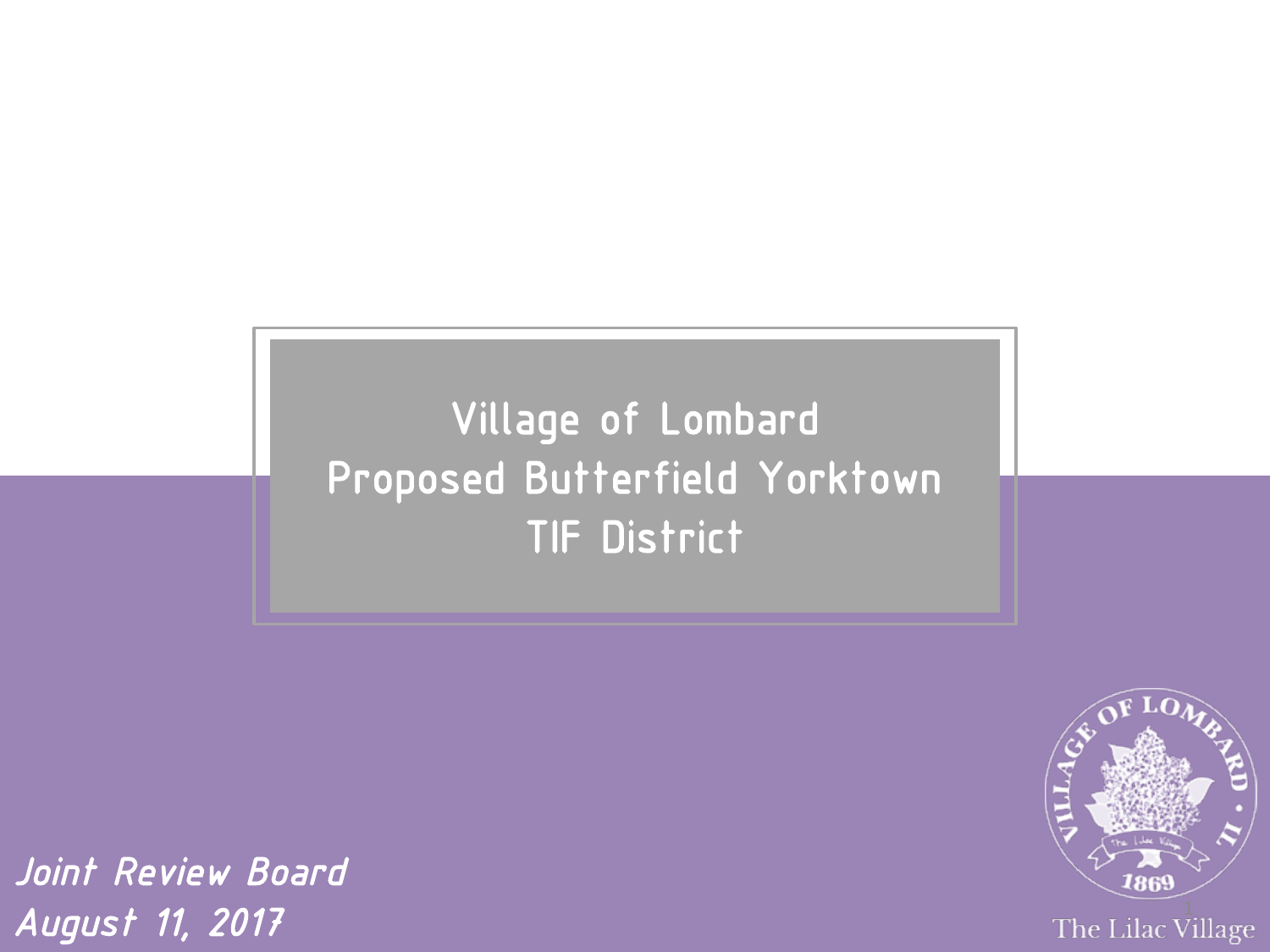### Overview



- I. Background of Proposed TIF District/Plan for Area
- II. Factors Qualifying Area as a TIF District
- III.Key Elements of TIF Plan

IV.Next Steps

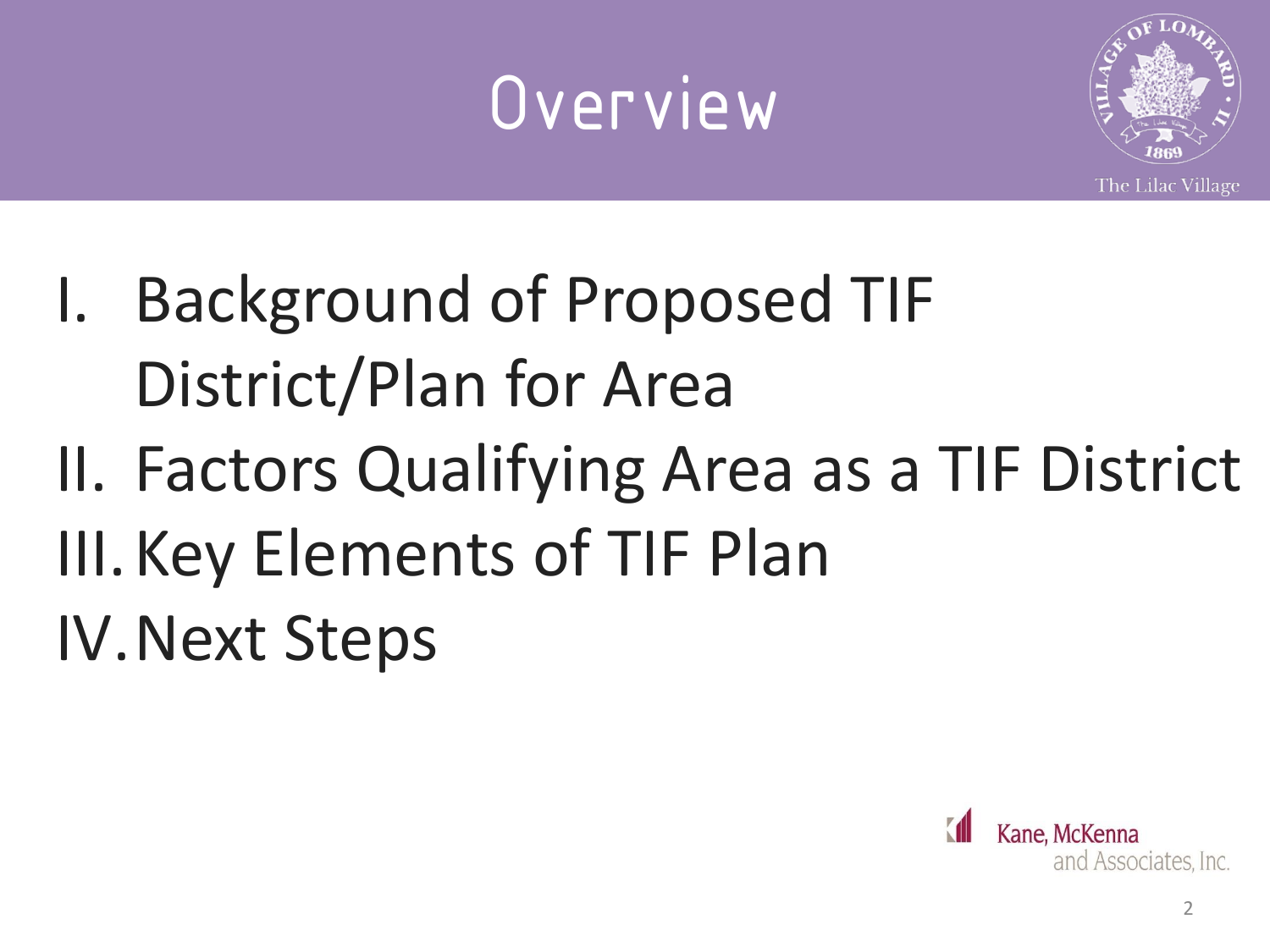

#### Butterfield Yorktown TIF District

- ◉ Primary focus Area encompassing JC Penney and adjacent parking field, Westin Hotel and Conference Center, Yorktown Convenience Center property, the 747 Office building and the Northern Baptist Theological Seminary (NBTS) Property
- ◉ Currently commercial and institutional land uses, including an office building and theological campus facilities
- ◉ The larger area (Yorktown Mall and outlots with Fountain Square) serves as one of the top sales tax and property tax generators, as well as a significant source of jobs

#### TIF Plan

- ◉ Area identified as a key focus area
- ◉ Includes TIF budget and projected EAV
- ◉ Includes Eligibility Report <sup>3</sup>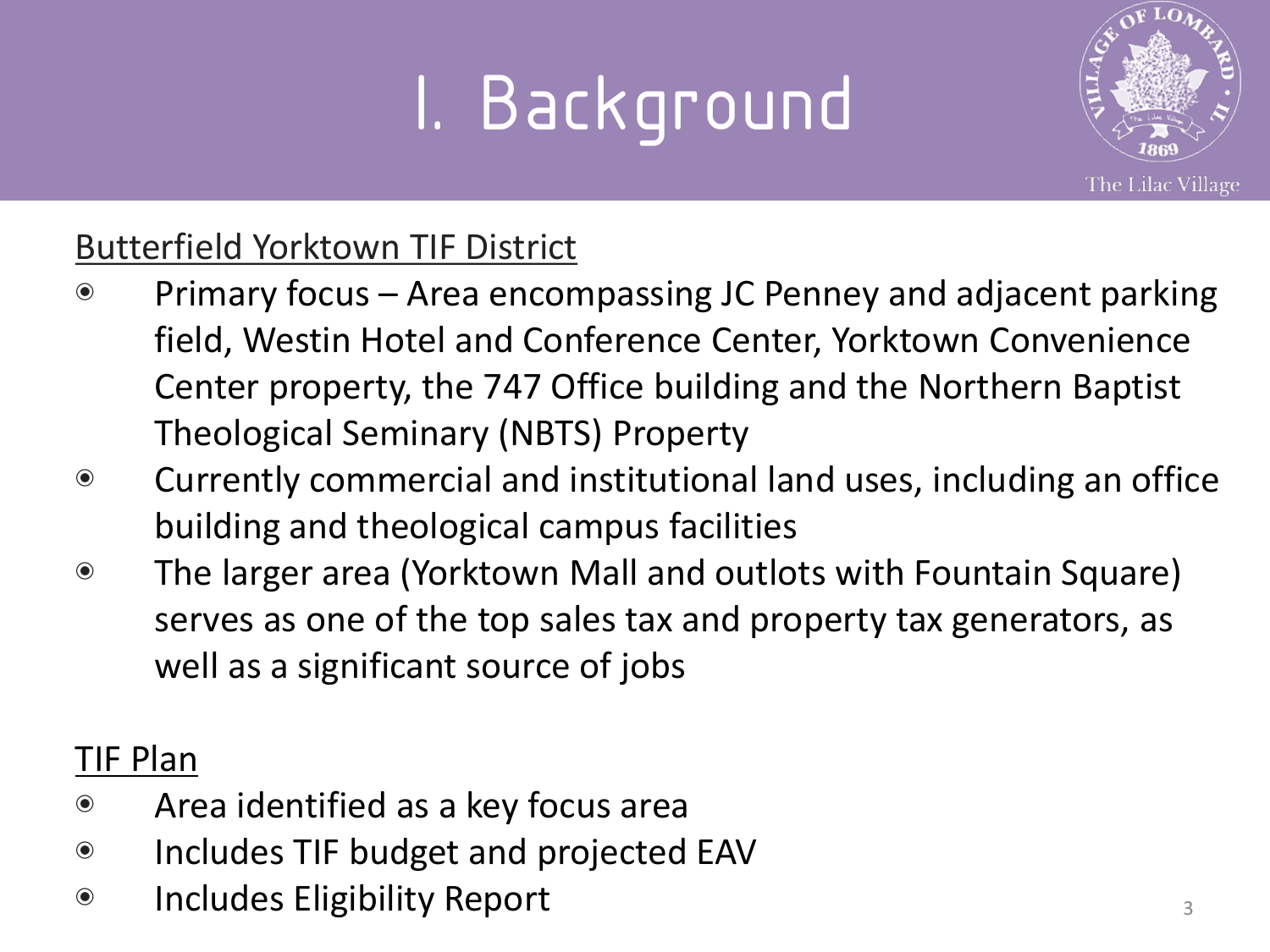

### Why Now?

Village faces many challenges:

- ◉ Recent market trends have impacted enclosed regional malls, due to competition from internet shopping and non-mall retail uses
- ◉ Recession has impacted nearly all revenue sources

Challenges in real estate alternatives

- ◉ Repositioning properties in order to diversify uses, address competitive pressures and maintain value
- ◉ Improve area appearance and the Village's ability to compete in the marketplace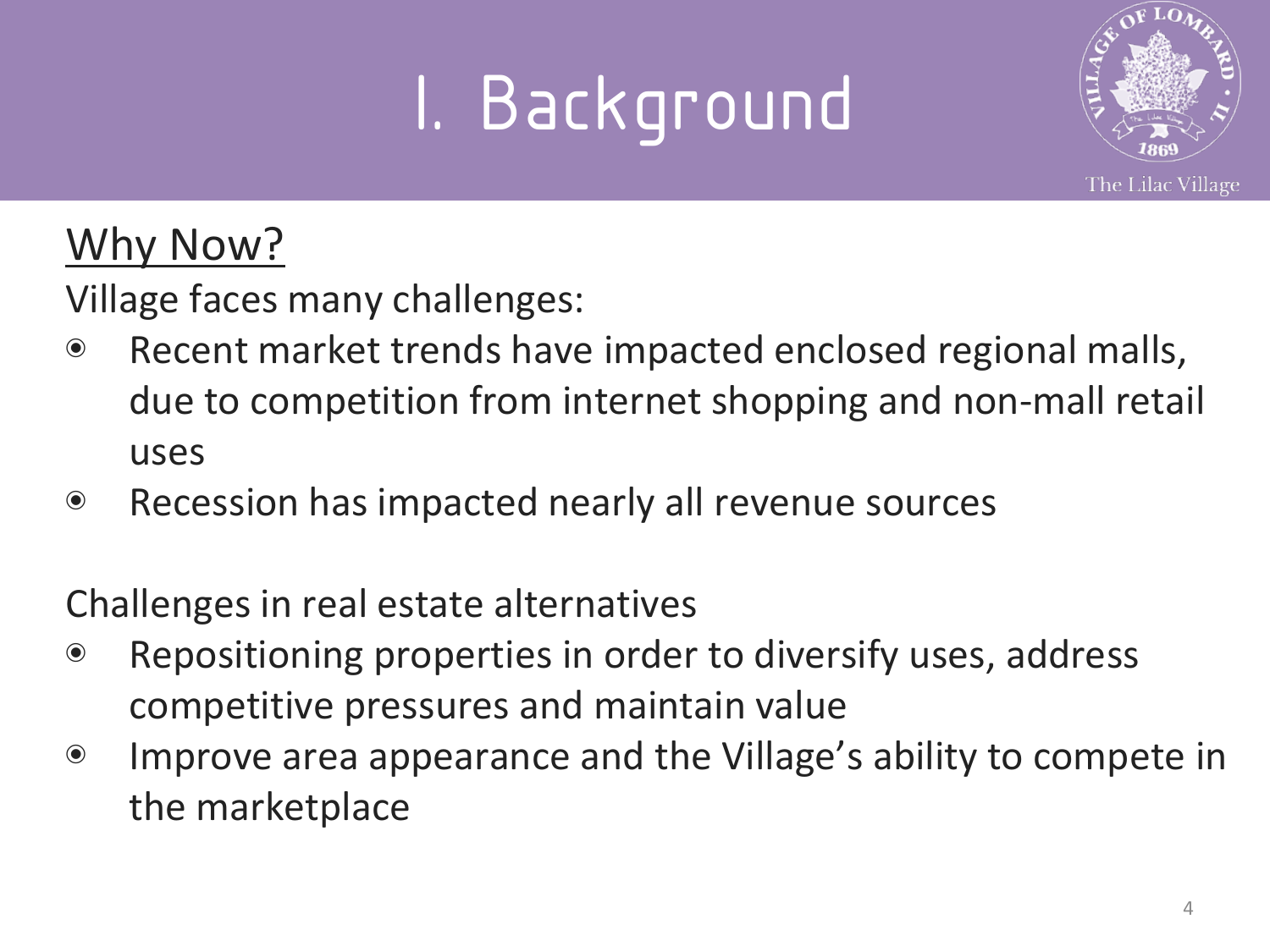

The TIF Plan complies with key legal provisions of the TIF Act, including but not limited to:

TIF Plan conforms to the Village's Comprehensive Plan

Area consists of contiguous parcels – exceeds 1 ½ acres

"But-for" requirement is met - Redevelopment is feasible only with the utilization of tax increment financing, as documented in the TIF Eligibility Report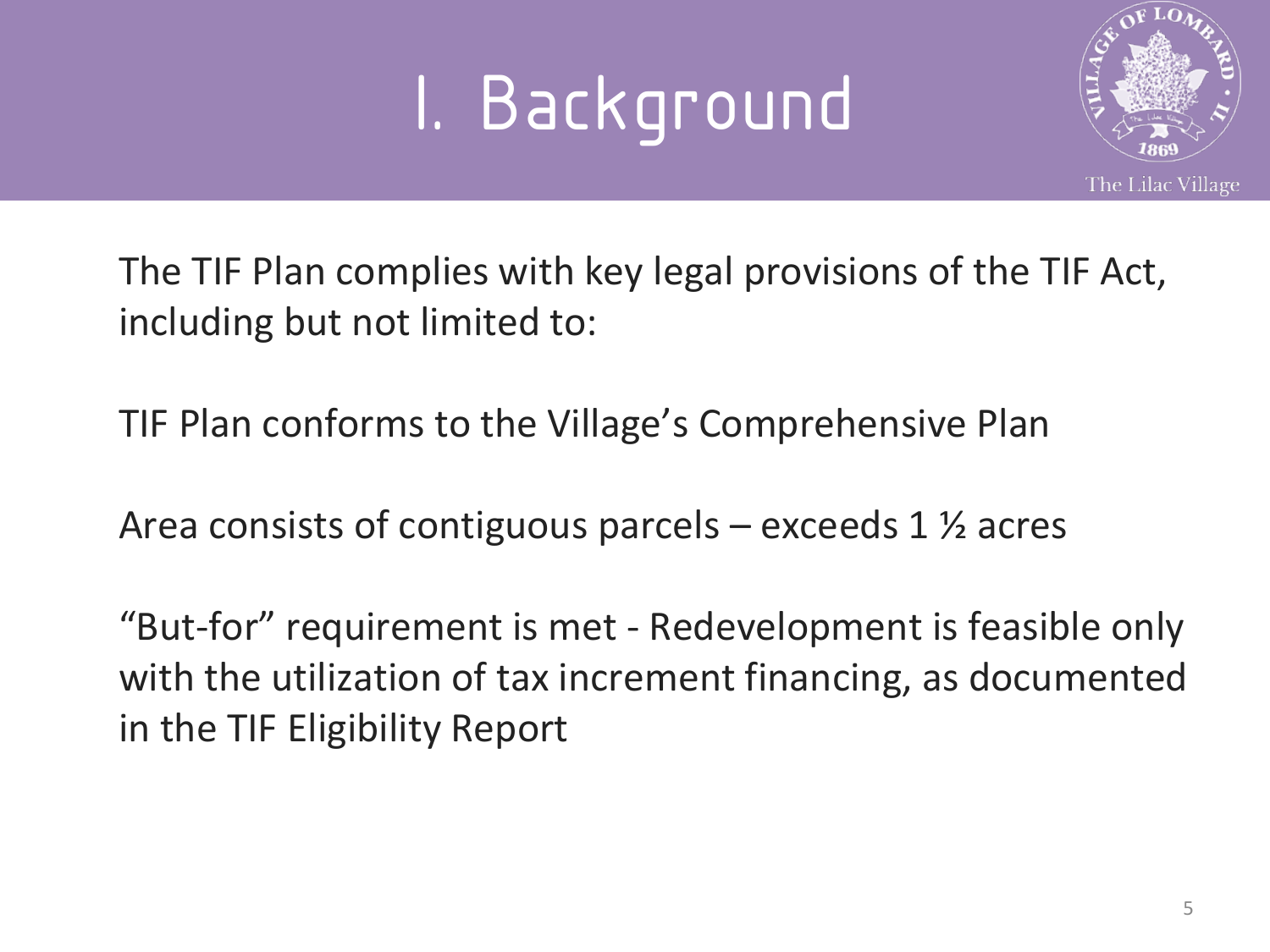

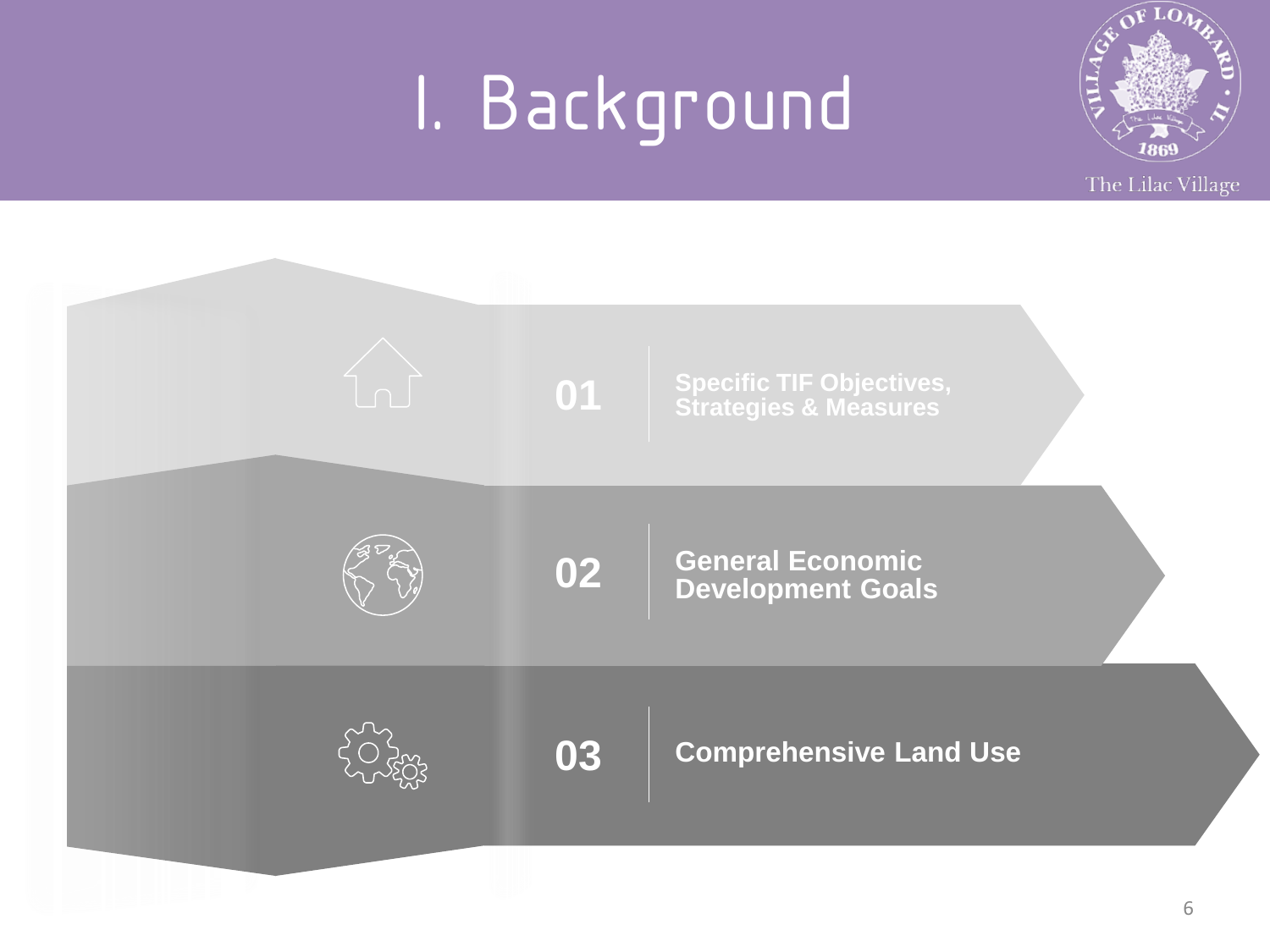

Review of Tax Increment Financing (TIF)

TIF involves splitting property tax revenue generated from properties within the TIF District into two components:

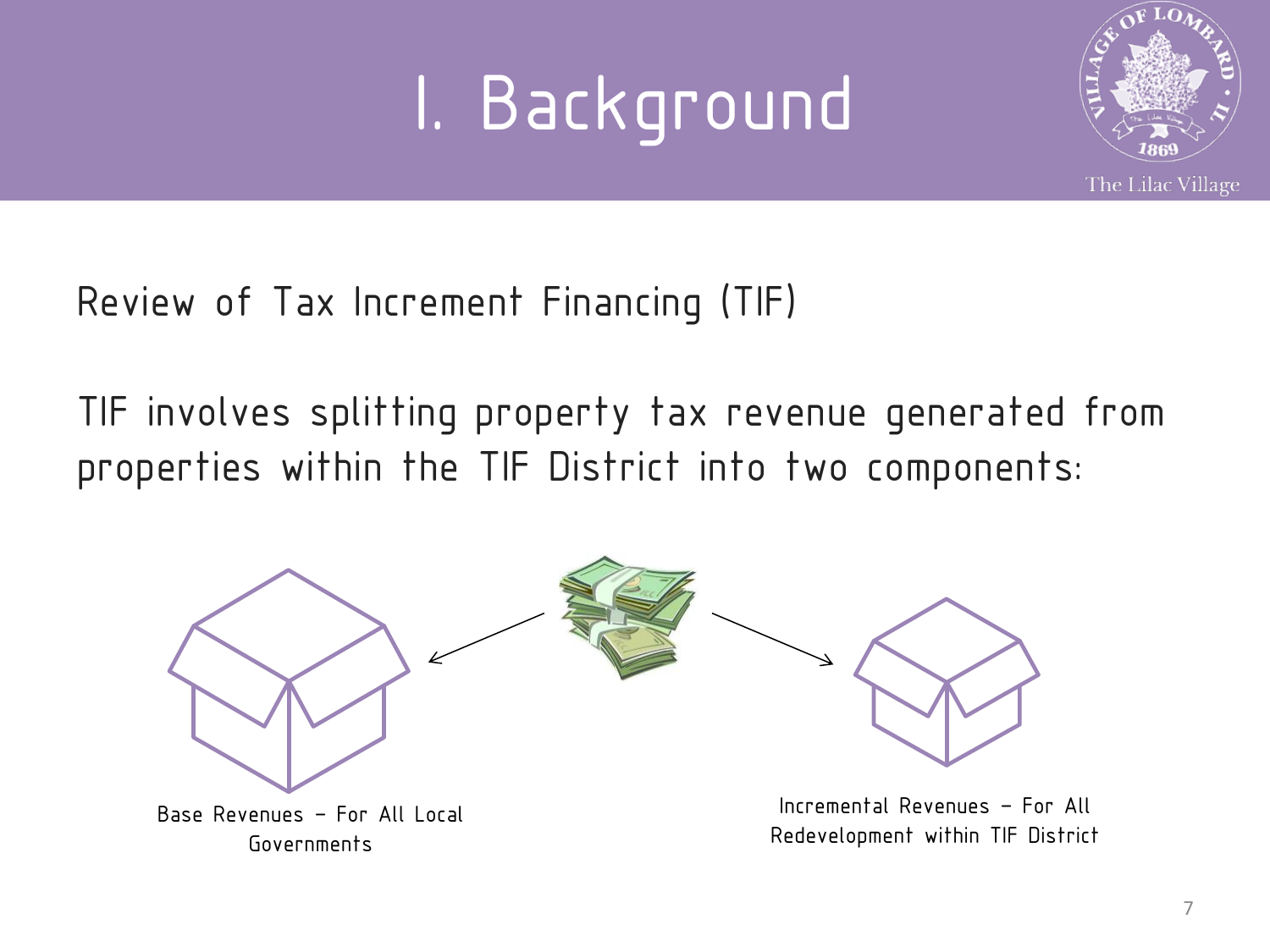

Review of Tax Increment Financing (TIF)

Ideally, a successful TIF District produces positive incremental revenue over time



**TIF Mechanism Performance**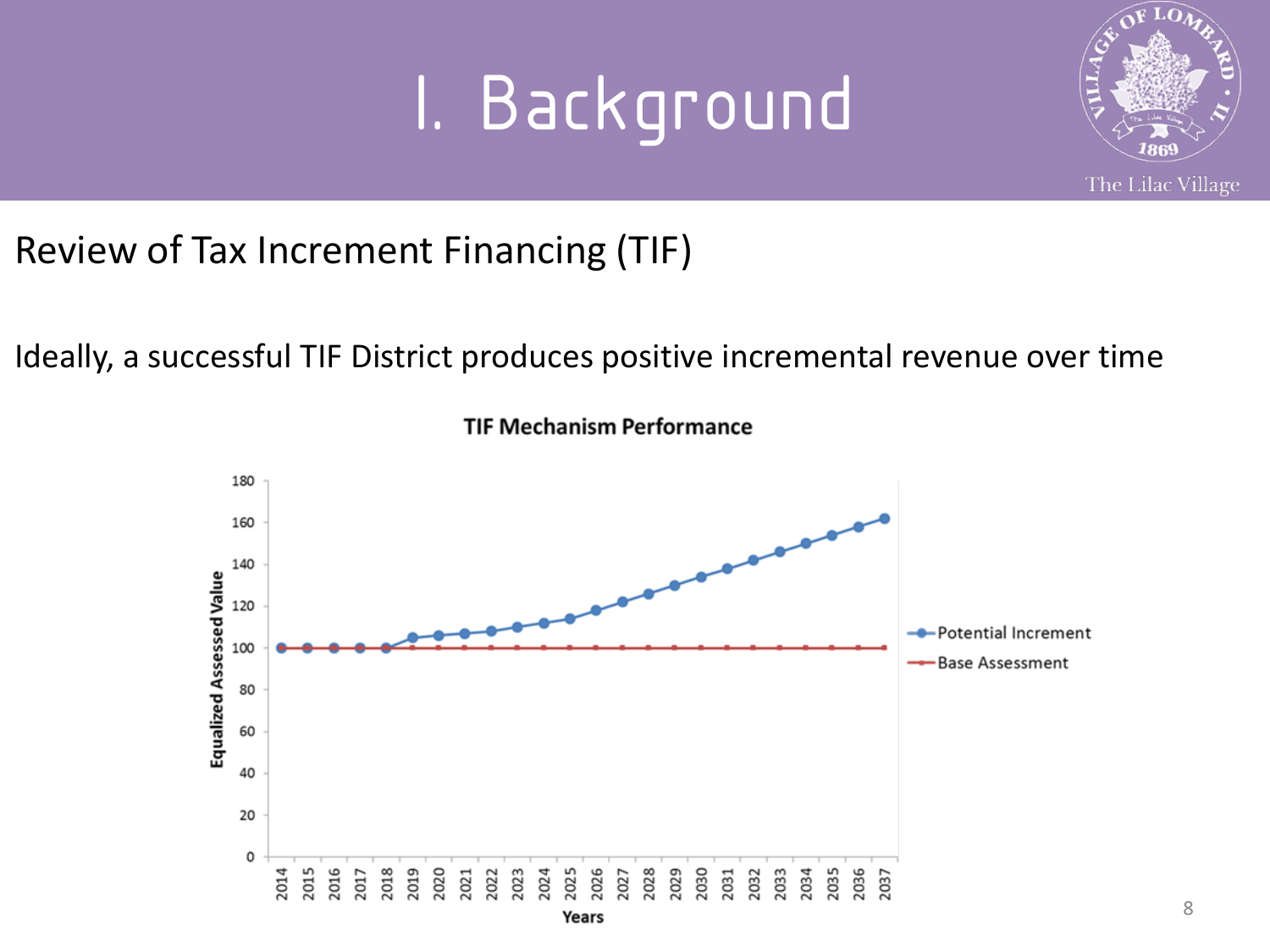

Review of Tax Increment Financing (TIF)

In practice, a successful TIF District faces certain challenges generating positive increment



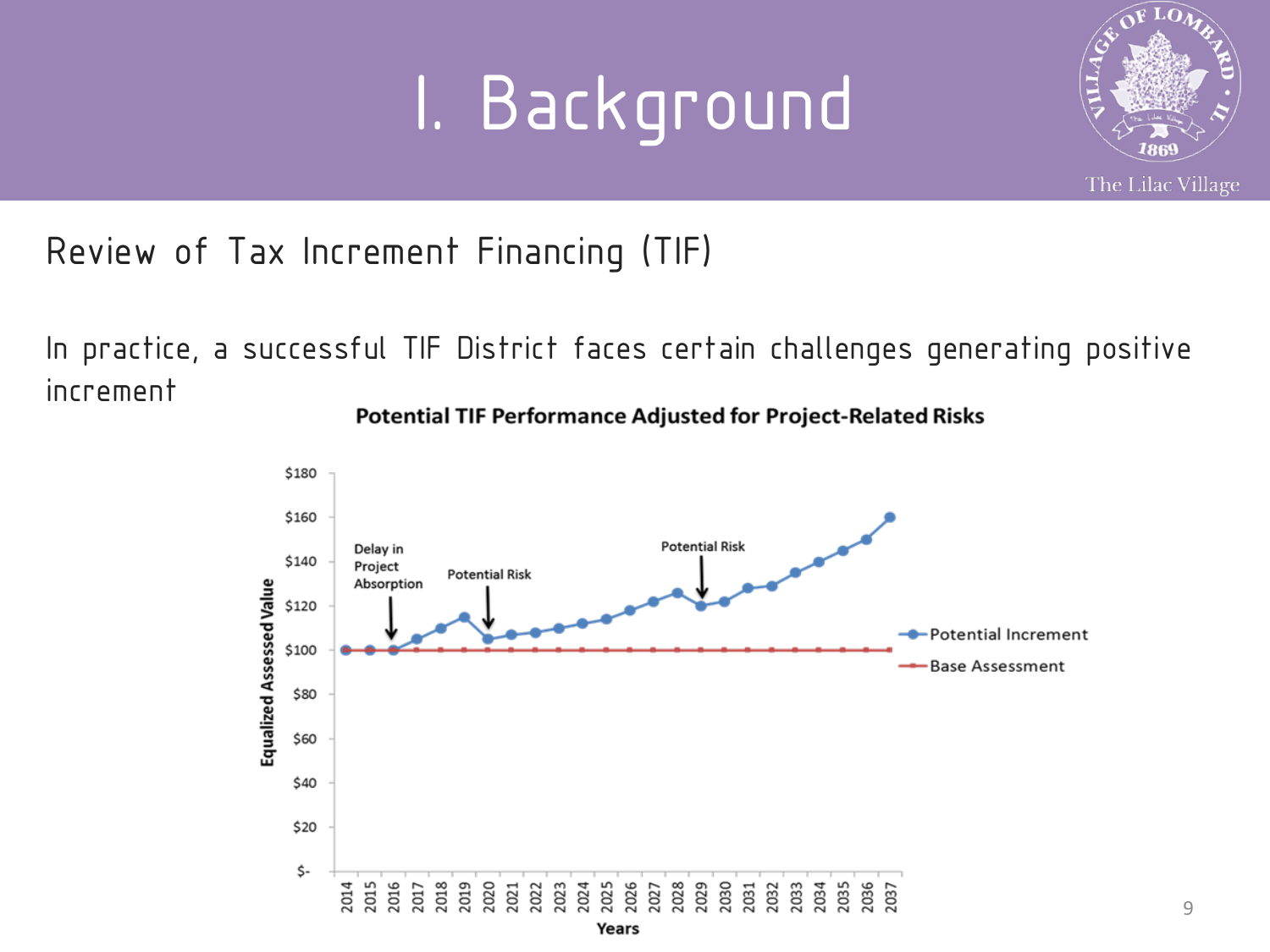

### TIF Plan components:

TIF Budget - will not fund all private development costs – limited to certain types of capital items, including public improvements, property assembly, rehabilitation or site preparation. Does not pay for general municipal personnel or operating costs, or the construction of a new privately owned building.

TIF District Term – cannot exceed 23 years without the approval of legislation at the State level.

TIF reporting – requires independent audit and review of annual redevelopment activities.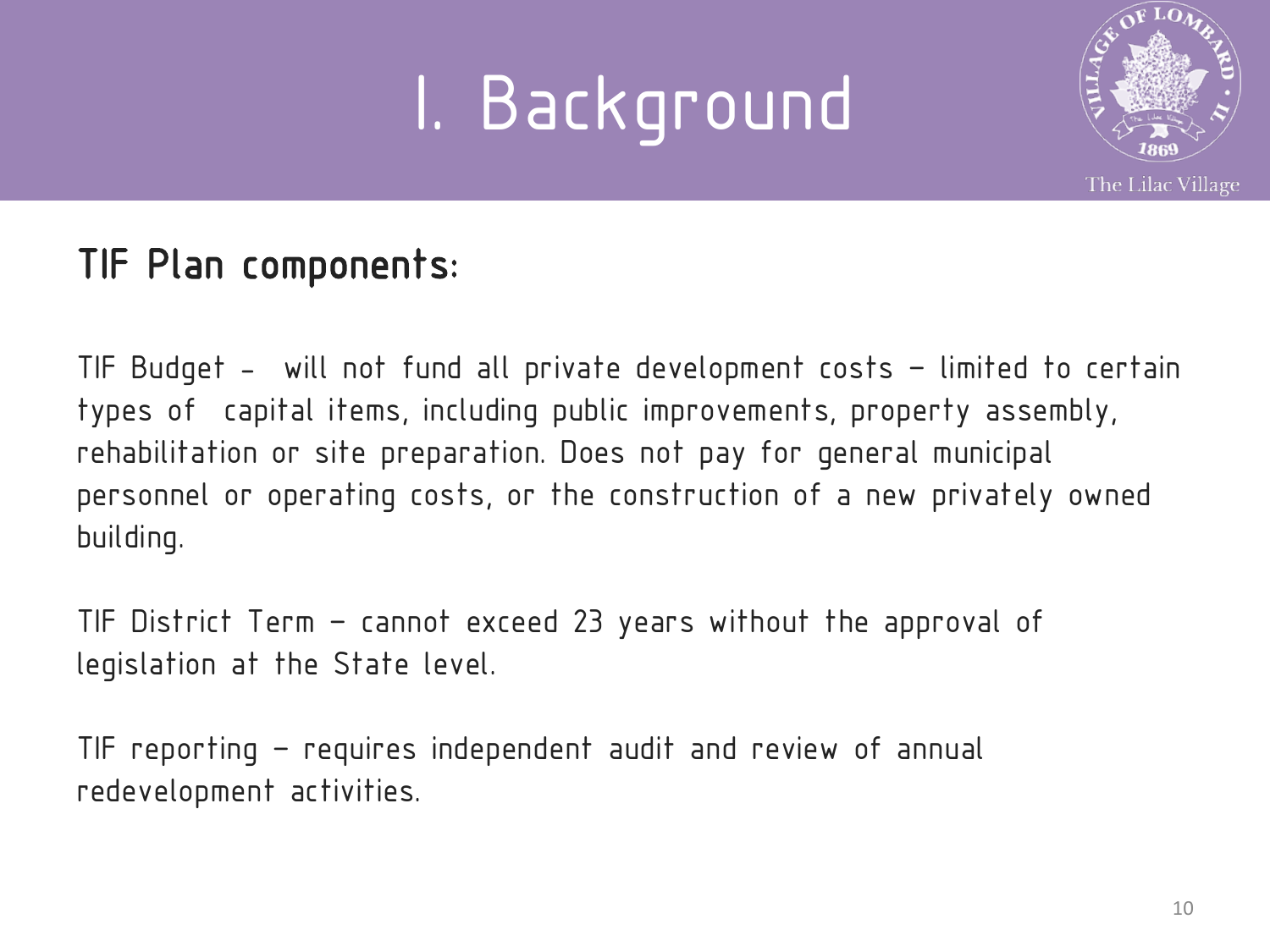

The Lilac Village



11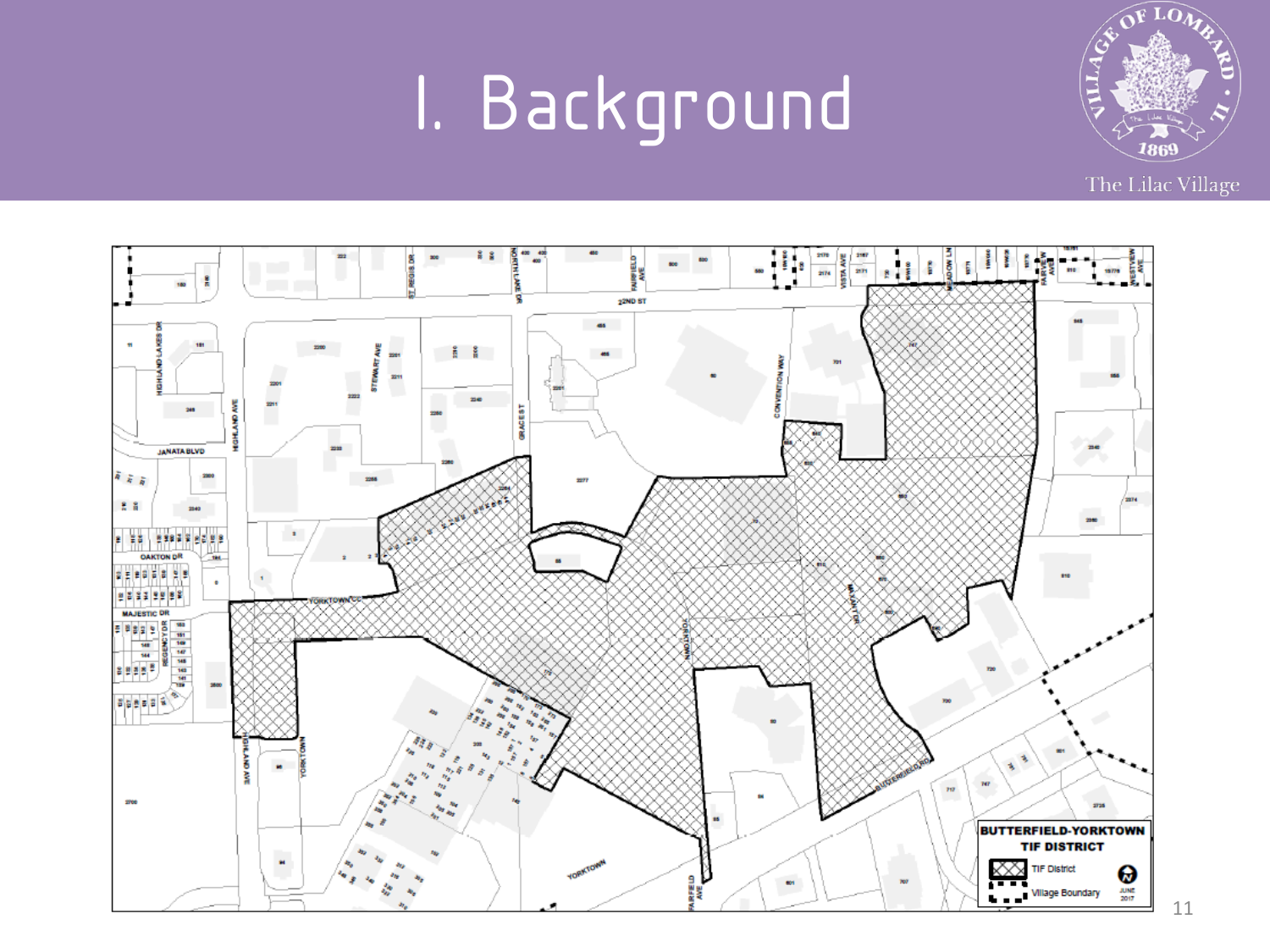

The proposed TIF District is found to qualify under the following criteria:

as a "conservation area," based upon the findings that 75% of structures are 35 years old or greater (50% is the threshold)

Additionally:

Six (6) eligibility factors have been identified

District is a contiguous area greater than 1 and ½ acres

Potential for redevelopment and improvement to tax base  $\frac{1}{12}$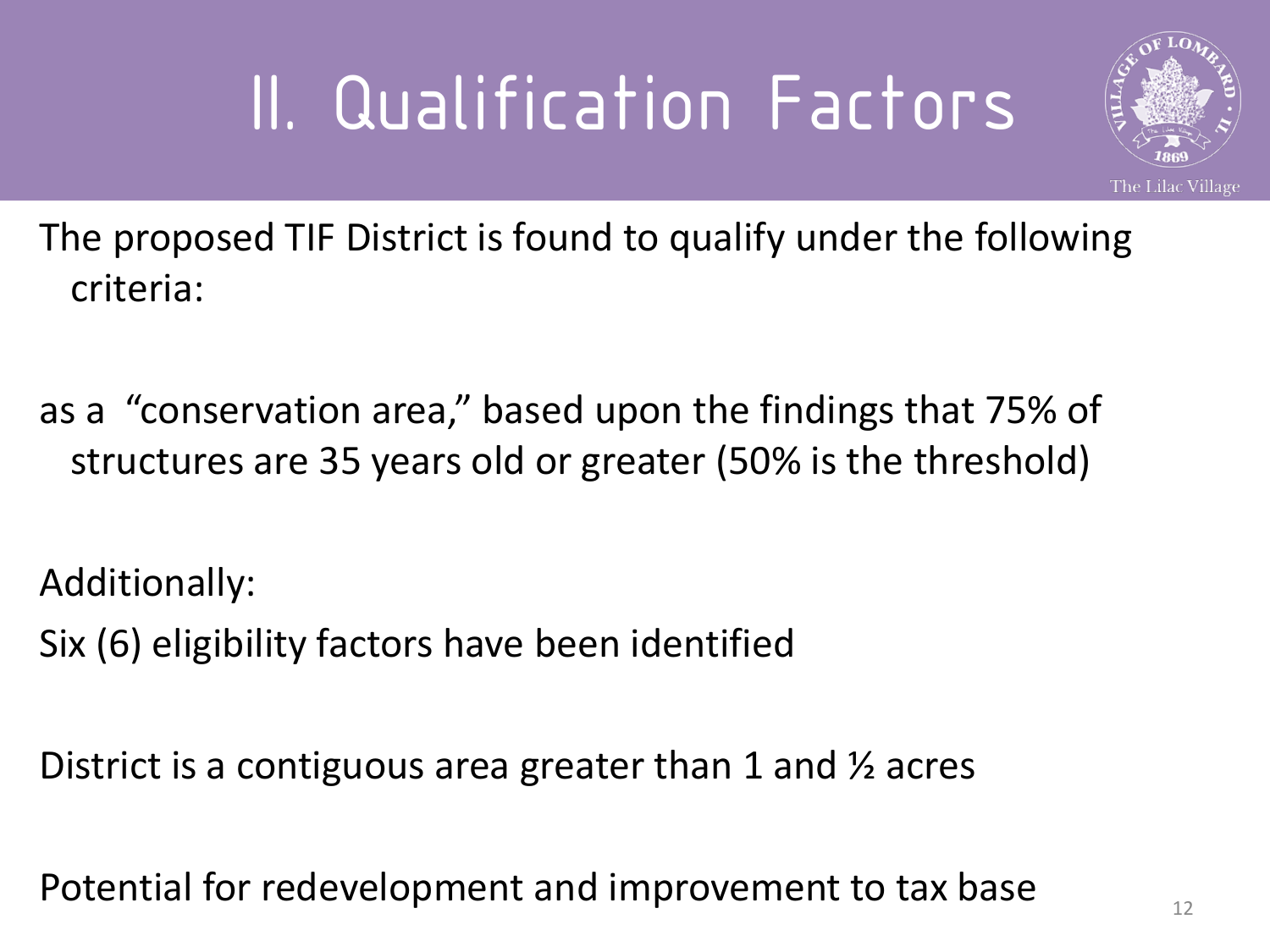

- 1) Dilapidation
- **2) Obsolescence**
- **3) Deterioration**
- 4) Presence of Structures Below Code
- 5) Illegal Uses
- **6) Excessive Vacancies**
- 7) Lack of Ventilation and Sanitary Facilities
- **8) Inadequate Utilities**
- 9) Excessive Land Coverage
- 10) Deleterious Land use/Layout
- 11) Environmental Clean-up
- **12) Lack of Community Planning**
- **13) Lagging/Declining EAV**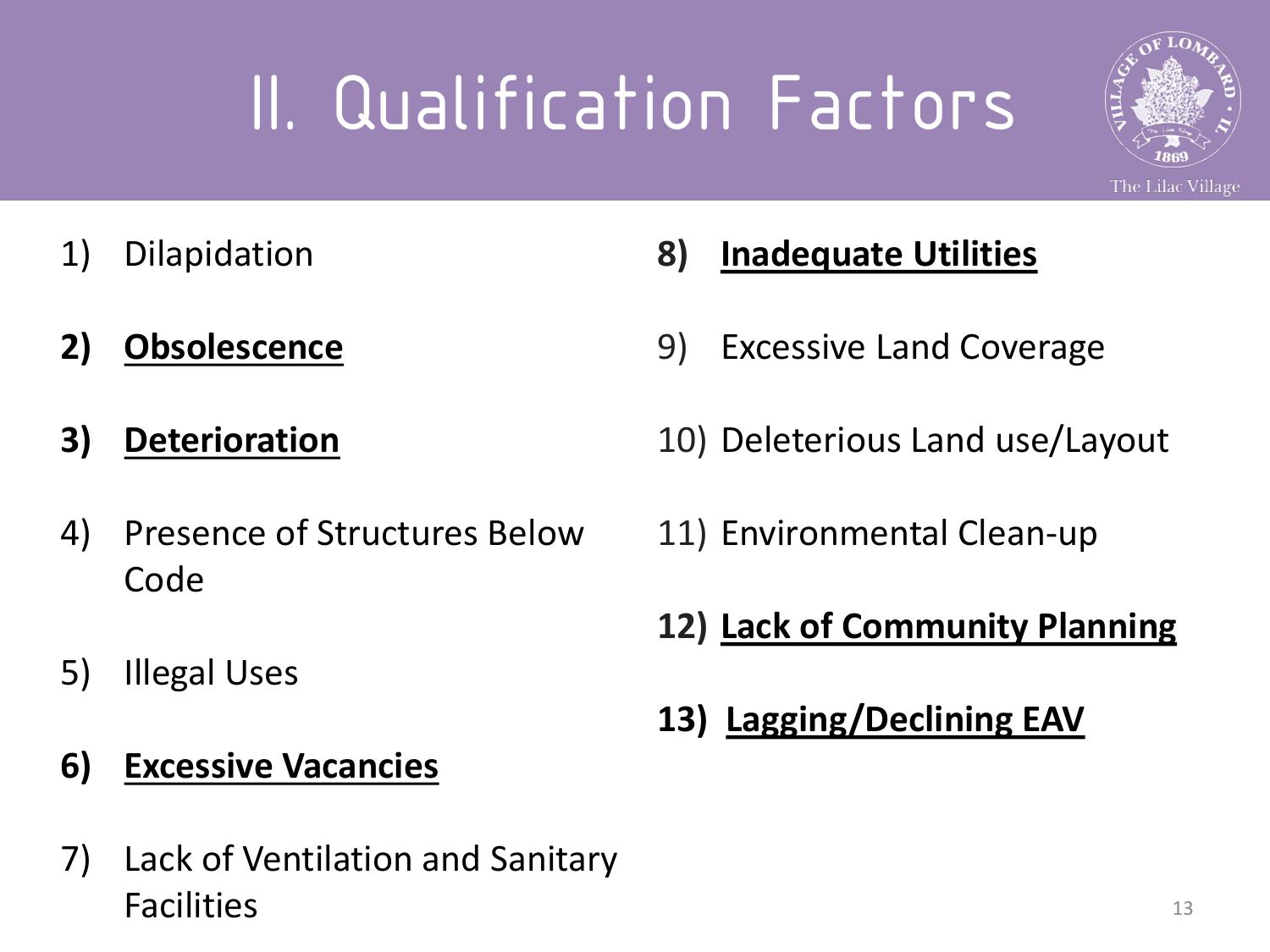

#### **Lagging/Declining EAV**

The EAV of the proposed TIF Redevelopment Project Area (RPA) has declined in four (4) of the past five (5) years. Additionally, it has grown at a rate slower than the Consumer Price Index and less than the balance of Village EAV for four (4) of the last five (5) years.

| <b>EAV MATRIX</b>              | 2016            | 2015            | 2014            | 2013            | 2012            | 2011            |
|--------------------------------|-----------------|-----------------|-----------------|-----------------|-----------------|-----------------|
| Total:                         | \$10,342,515    | \$8,847,620     | \$8,885,380     | \$9,058,861     | \$9,871,357     | \$11,307,103    |
|                                |                 |                 |                 |                 |                 |                 |
| <b>Annual % Change:</b>        | 16.90%          | $-0.42%$        | $-1.92%$        | $-8.23%$        | $-12.70%$       |                 |
| <b>Village Total EAV:</b>      | \$1,389,616,358 | \$1,314,206,889 | \$1,268,127,652 | \$1,285,659,157 | \$1,374,238,004 | \$1,501,088,367 |
| <b>Balance of Village EAV:</b> | \$1,379,273,843 | \$1,305,359,269 | \$1,259,242,272 | \$1,276,600,296 | \$1,364,366,647 | \$1,489,781,264 |
| <b>Annual % of Change:</b>     | 5.66%           | 3.66%           | $-1.36%$        | $-6.43%$        | $-8.42%$        |                 |
| <b>CPI - All Urban</b>         |                 |                 |                 |                 |                 |                 |
| <b>Consumers:</b>              | 1.30%           | 0.10%           | 1.60%           | 1.50%           | 2.10%           |                 |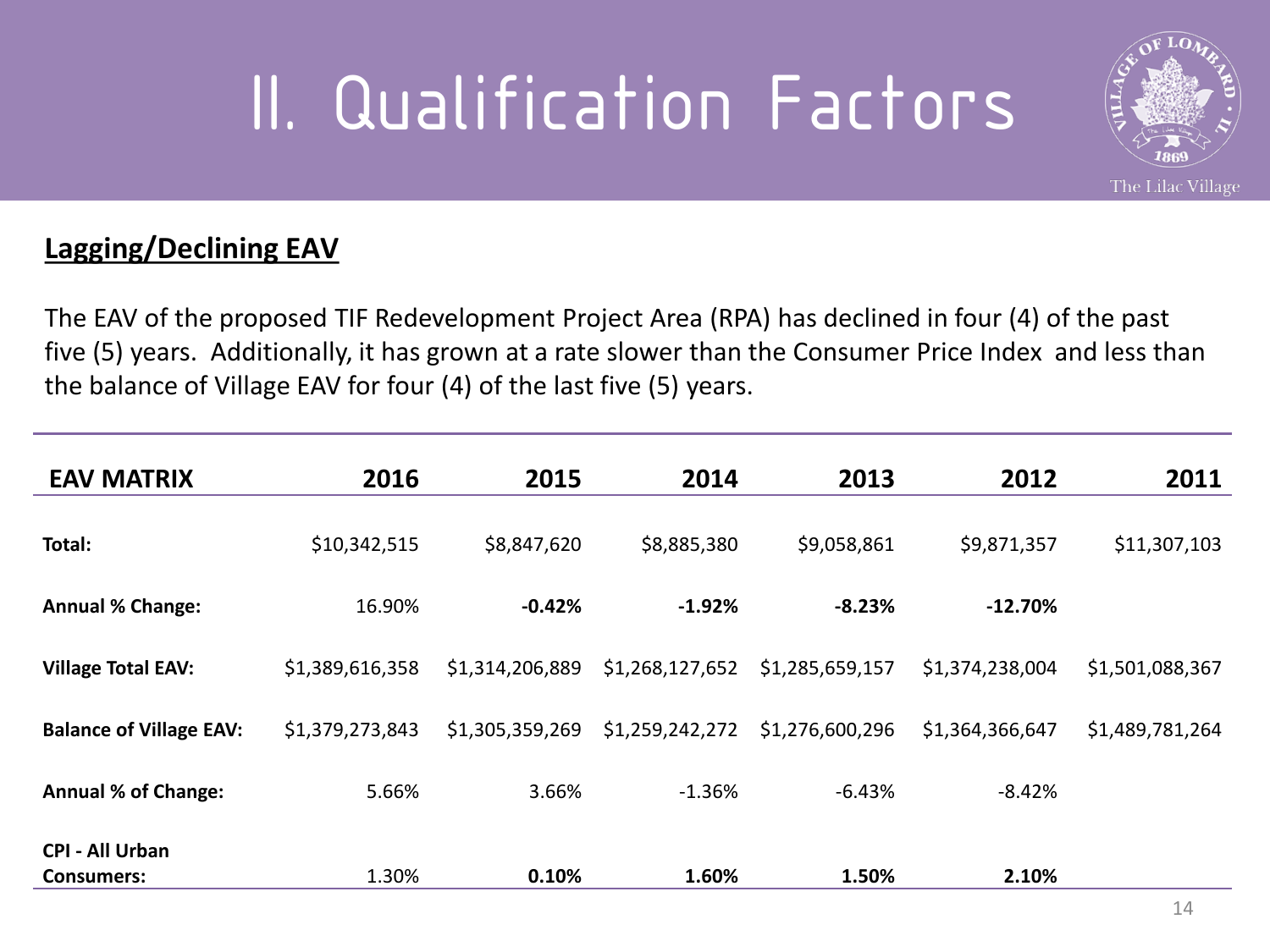

#### **Excessive Vacancies**

The Yorktown Convenience Center just east of the Carson's store has experienced excessive vacancies for some time. Currently the convenience center is 66% vacant (44,932 sq ft. of vacant space out of 68,290 sq. ft.). Additionally, it has been represented by management that the existing tenants have short term leases, which may lead to an increase in vacancies in the future and illustrates the convenience center is not in a stable condition.

The 747 E. 22nd Street office building also has excessive vacancies. The building was sold on July 28, 2015. Around that time the building was substantially vacant as reported to the Township Assessor in 2015 and vacancies continue into 2017. Valuation has declined considerably over the last five (5) years due to vacancies.

The Northern Baptist Theological Seminary (NBTS) campus also includes excessive vacancies. Currently there are two vacant buildings on campus. 670 Butterfield Road and 660 Butterfield Road were decommissioned approximately eight (8) years ago. 650 Butterfield Road is also partially occupied, and thus is not at full occupancy. The age of the structures, the costs to remedy existing conditions, and changes in operational emphasis by the seminary (less reliance on campus residency and increase in commuter related enrollment) may also have adverse impacts on several other campus buildings as well.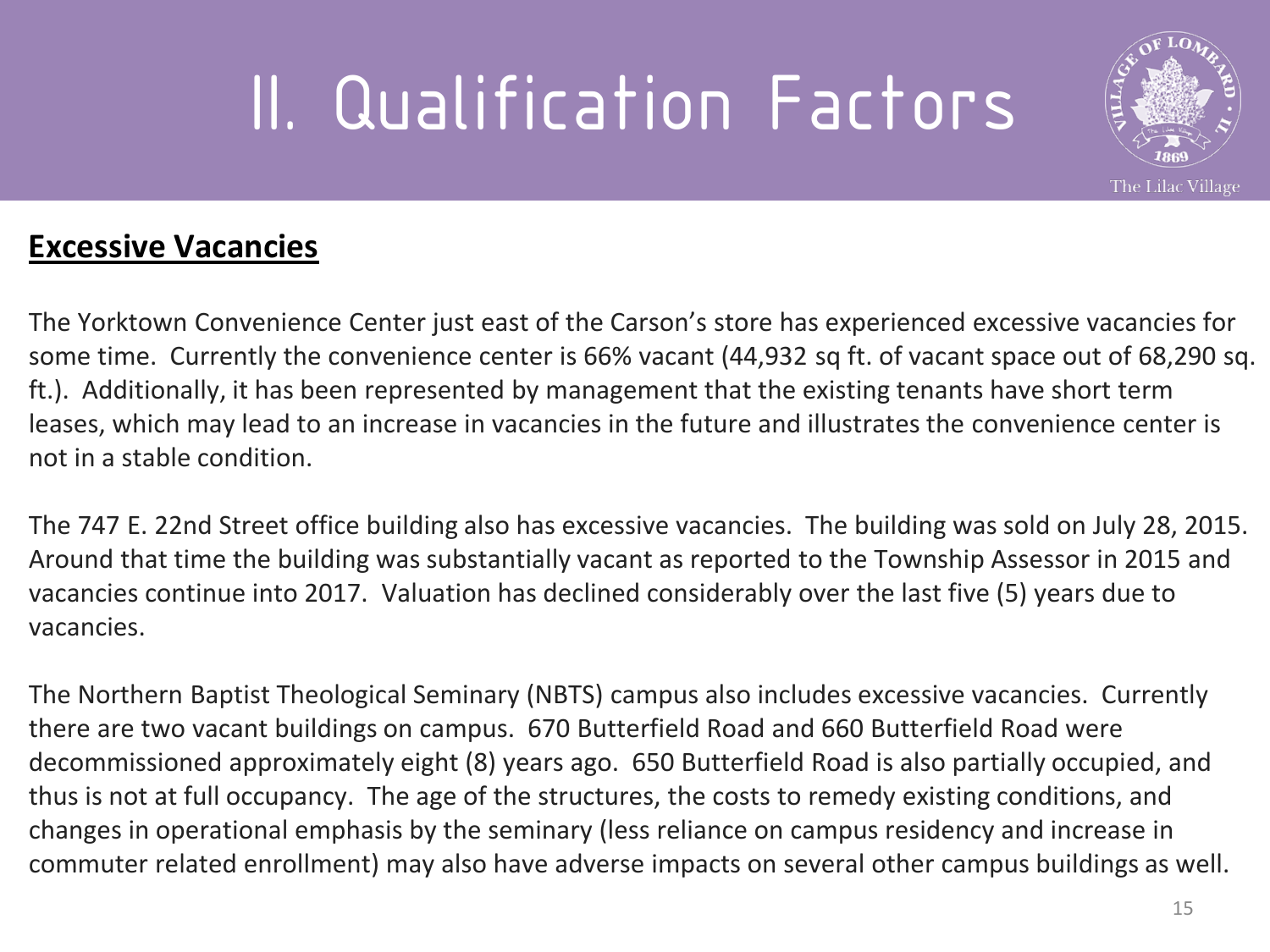

#### **Obsolescence**

Certain properties – notably the NBTS properties, the convenience center at 4-44 Yorktown Shopping Center, and the JC Penney store are all single use properties designed for specific and unique uses that are not easily adapted to alternative uses– e.g., department store/anchor, retail strip center, and college campus/dormitory/institutional uses.

Several of the structures are currently underutilized or have fallen into disuse (for example, the convenience center and two NBTS buildings). The Westin Lombard Yorktown Center Hotel (Westin), although relatively new (commencing operations in 2007) has experienced substantial market challenges – both in the suburban hotel market as well as in utilization of restaurant and conference spaces. The facility's economic performance is significantly below initial projections.

Potential restructuring options for the Westin property must include local resources, such as TIF, to address ongoing capital requirements. The hotel's continued operation  $-$  due to its size and location  $-$  is an important part of the Yorktown market area. As a result, the special use function and design could prohibit an economical reuse of the property, which is a significant detriment to the surrounding properties in terms of market perception and valuation.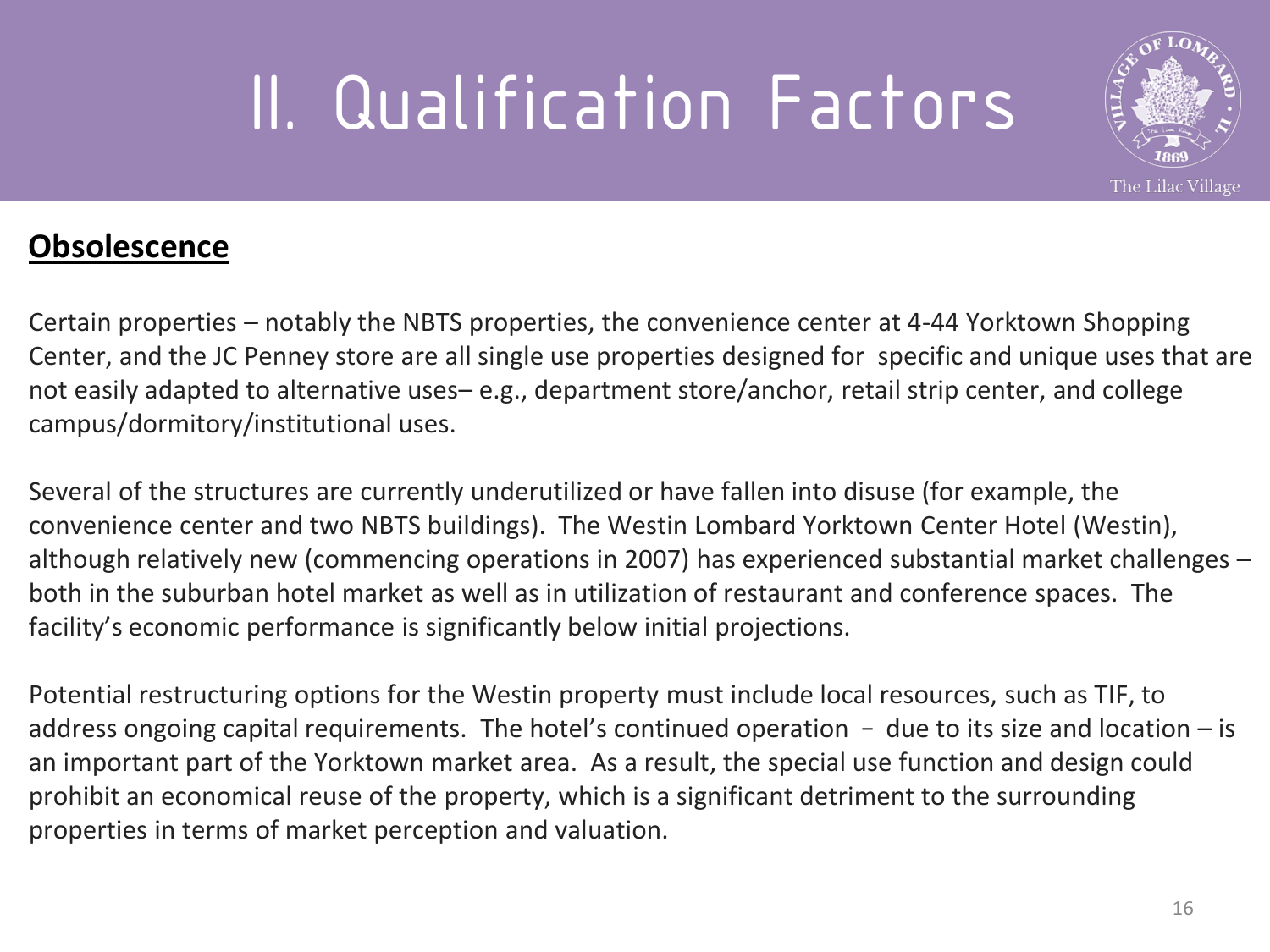

#### **Deterioration**

#### **Northern Baptist Theological Seminary**

- Crumbling Concrete
- Water damage
- Chipped paint and damaged panels on the garage door.
- Crumbling asphalt and pot holes.
- Eroding sidewalks
- In need of tuck pointing
- Parking lots in need of resurfacing

#### **747 E 22nd Street Office Building**

- Cracked surface pavement
- **Potholes**
- Parking lots in need of resurfacing

#### **Yorktown Convenience Center and JC Penney Area**

- Surface cracking and crumbling pavement
- **Potholes**
- Gates and garage doors in need of repair (one entry is completely boarded up)
- Parking lots in need resurfacing/restriping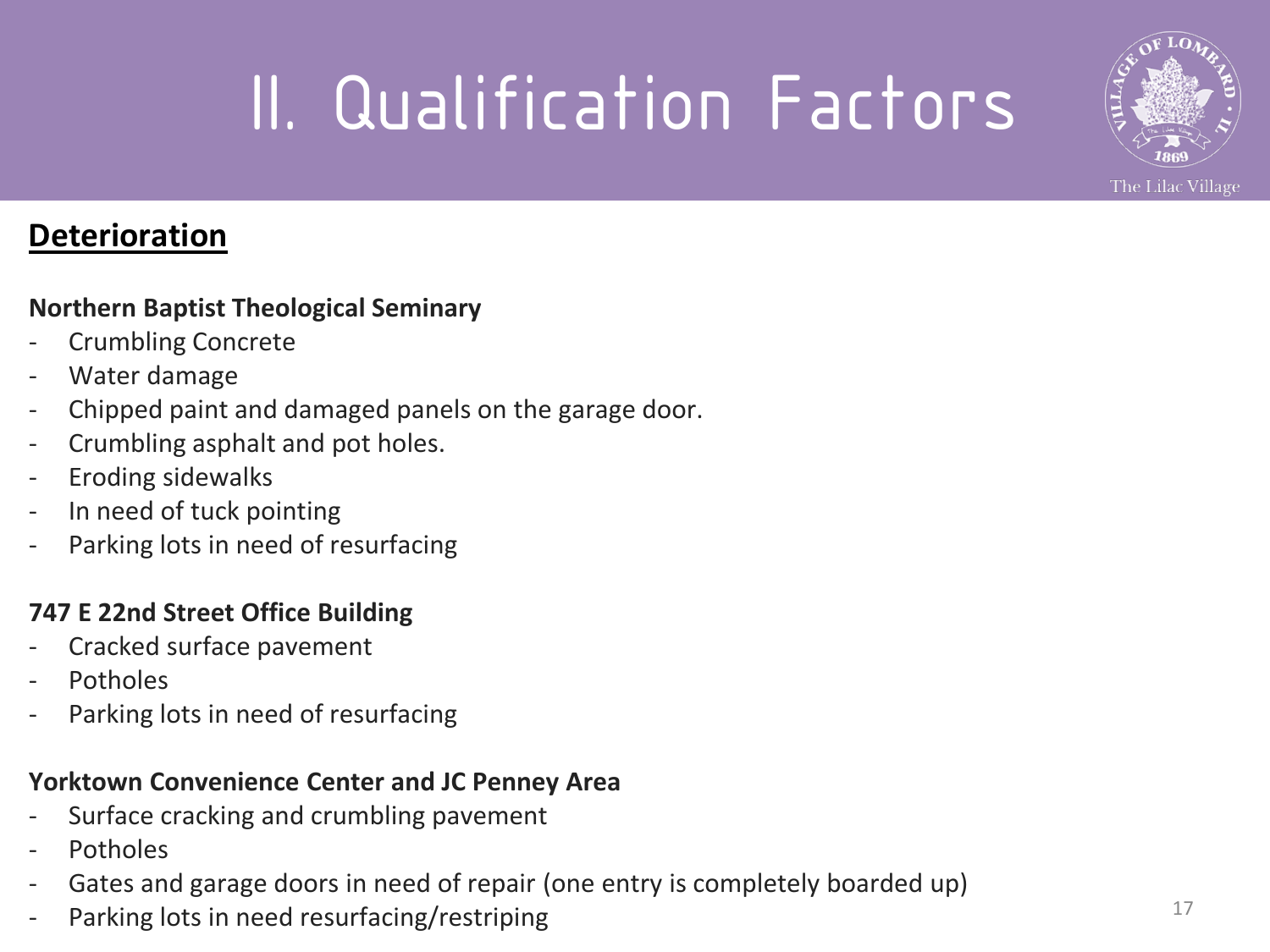

#### **Inadequate Utilities**

Existing stormwater detention facilities – primarily north of Butterfield Road and adjacent to Maxant Drive – should be reviewed as to improvement of both retaining walls and surface drainage. Water has been observed, pursuant to Village reports, exiting the retaining walls at high water levels from the Westin basin into the adjacent NBTS property. Coordination relating to potential redevelopment at the NBTS site could also be required in order to provide for a more efficient and effective detention system. Sewers may also need to be upsized in order to conform to current Village standards and to the DuPage County Stormwater Ordinance.

Village owned water and sanitary sewer mains have also experienced breaks due to age and condition. It is likely that significant repair or reconstruction could be needed in the future in order to support area wide redevelopment. The need for coordination between a separate sanitary district and a wastewater authority could also impose an additional cost on redevelopment, as well as any requirements for multi-jurisdictional review.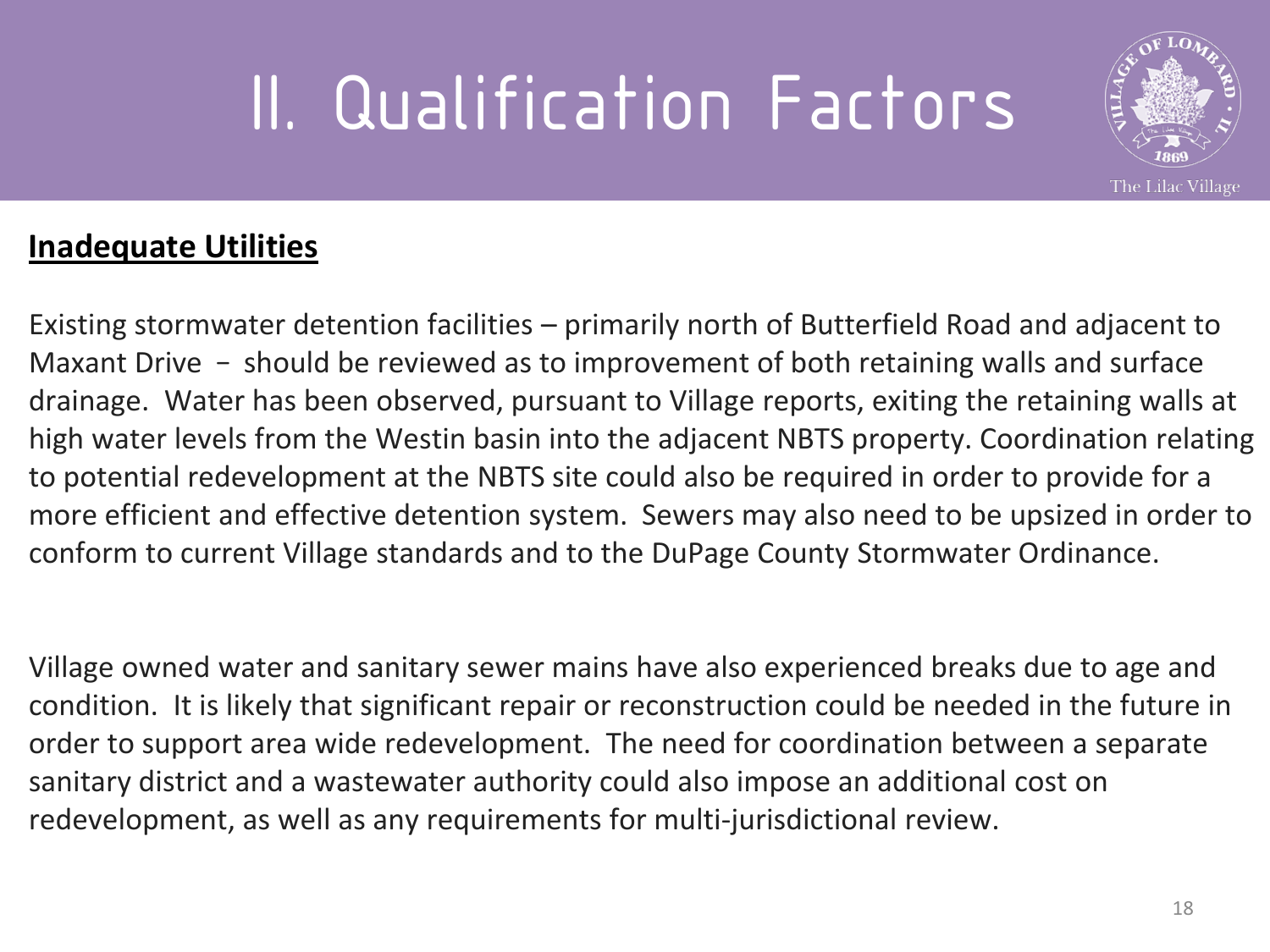

#### **Lack of Community Planning**

The RPA was developed in piecemeal fashion in the period from the 1960s to 2007 and includes several different uses that will require new coordination of potential land use relationships, street layout, and other development standards. The Village Comprehensive Plan emphasizes that a Complete Streets approach should incorporate the needs for pedestrians, bicyclists, transit users, motorists, and property owners.

Factors that indicate the lack of community planning and coordination include:

- Private utilities for the NBTS property
- NBTS disconnection from Village street network
- The Yorktown Center Planned Development (1966) did not include provisions for capital improvements for future capacity
- Lack of internal circulation
- Limited visibility from main roads
- Inadequate and inefficient access configuration
- Lack of bicycle and pedestrian safety precautions
- Traffic operational problems and concerns

These factors contribute to the lack of community planning and are a detriment to future redevelopment.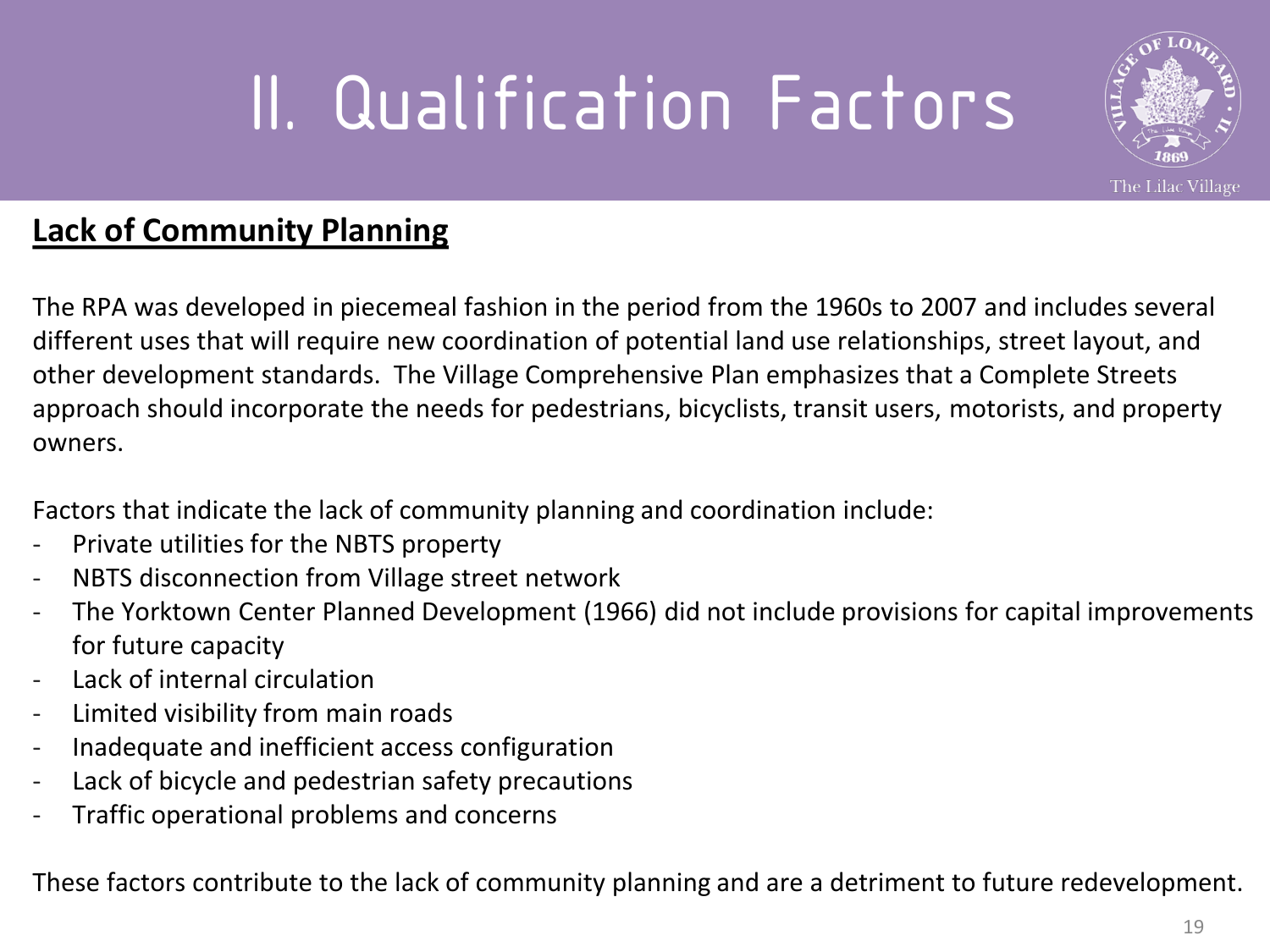### III. Key Elements of TIF Plan



Base EAV: \$10,342,515 (Assumes 2016 EAV and divisions of parcels)

Projected EAV: Upon completion of redevelopment activities, approximately \$110,000,000 to \$115,000,000

Proposed TIF Budget: \$125,800,000 (see next slide)

Proposed Land Uses: Commercial, residential, institutional and mixed uses

Key "but for" finding: Redevelopment will not go forward without the TIF assistance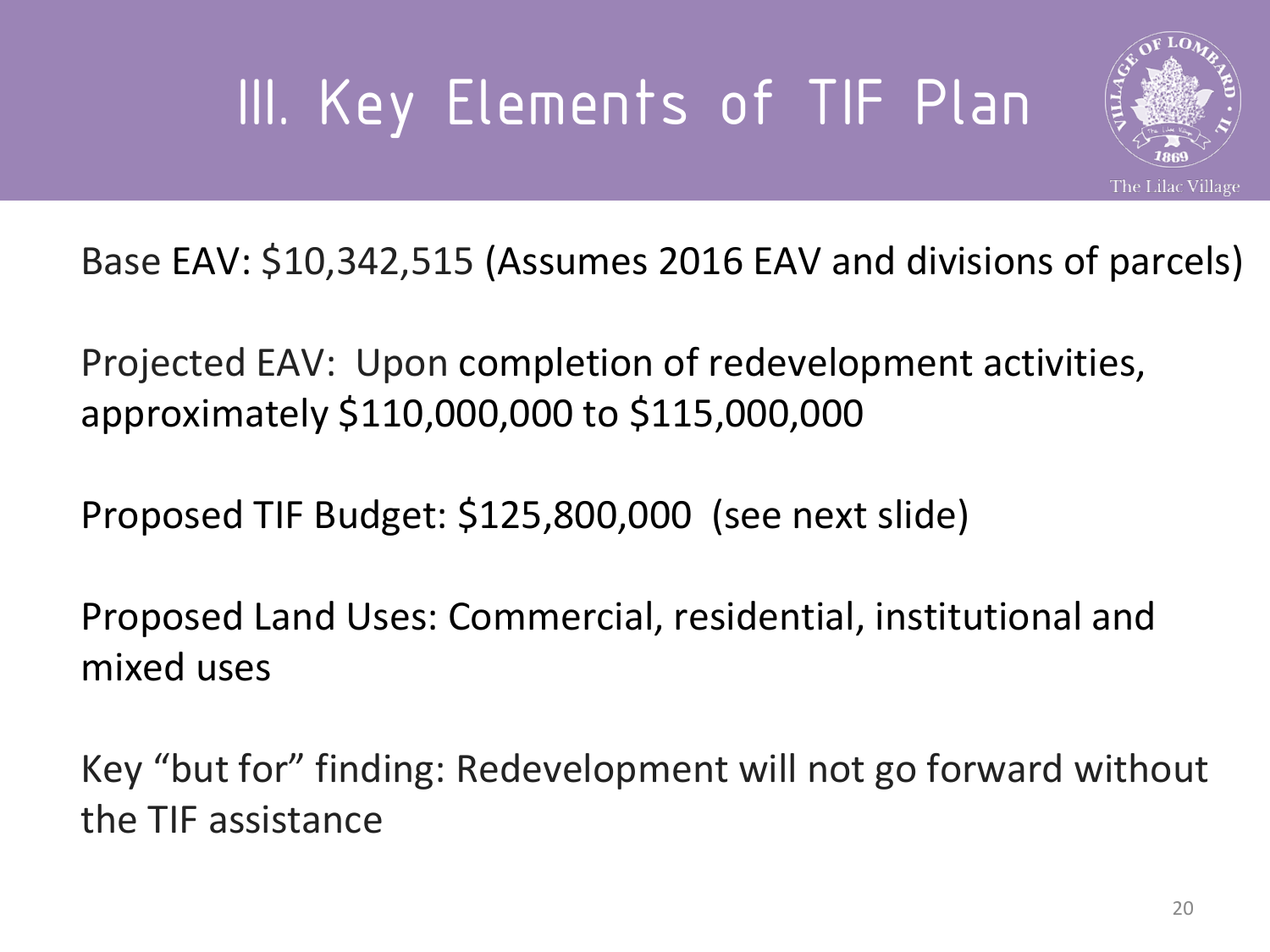### III. Key Elements of TIF Plan

**Program Actions/Improvements Estimated Costs**



The Lilac Village

| Program Actions/Improvements                                                                                                                                                                   | ESUIHALEU CUSIS |
|------------------------------------------------------------------------------------------------------------------------------------------------------------------------------------------------|-----------------|
| Studies, surveys, development of plans, and specifications, implementation and administration of the<br>redevelopment plan                                                                     | \$13,000,000    |
| <b>Marketing Costs</b>                                                                                                                                                                         | 200,000         |
| <b>Property Assembly Costs</b>                                                                                                                                                                 | 22,700,000      |
| Rehabilitation, reconstruction or repair or remodeling of existing public or private buildings, fixtures, and<br>leasehold improvements; and the cost of replacing an existing public building | 10,000,000      |
| Public works or improvements                                                                                                                                                                   | 20,100,000      |
| Costs of job training and retraining projects                                                                                                                                                  | 500,000         |
| <b>Financing costs</b>                                                                                                                                                                         | 13,300,000      |
| Taxing district's capital costs                                                                                                                                                                | 100,000         |
| Statutory school district payments                                                                                                                                                             | 42,000,000      |
| Statutory library district payments                                                                                                                                                            | 800,000         |
| <b>Relocation costs</b>                                                                                                                                                                        | 100,000         |
| Payments in lieu of taxes                                                                                                                                                                      | 100,000         |
| Job training                                                                                                                                                                                   | 500,000         |
| Interest cost                                                                                                                                                                                  | 2,000,000       |
| Transfers to contiguous TIF District(s)                                                                                                                                                        | 100,000         |
|                                                                                                                                                                                                |                 |

#### **TOTAL ESTIMATED TIF BUDGET \$125,800,000**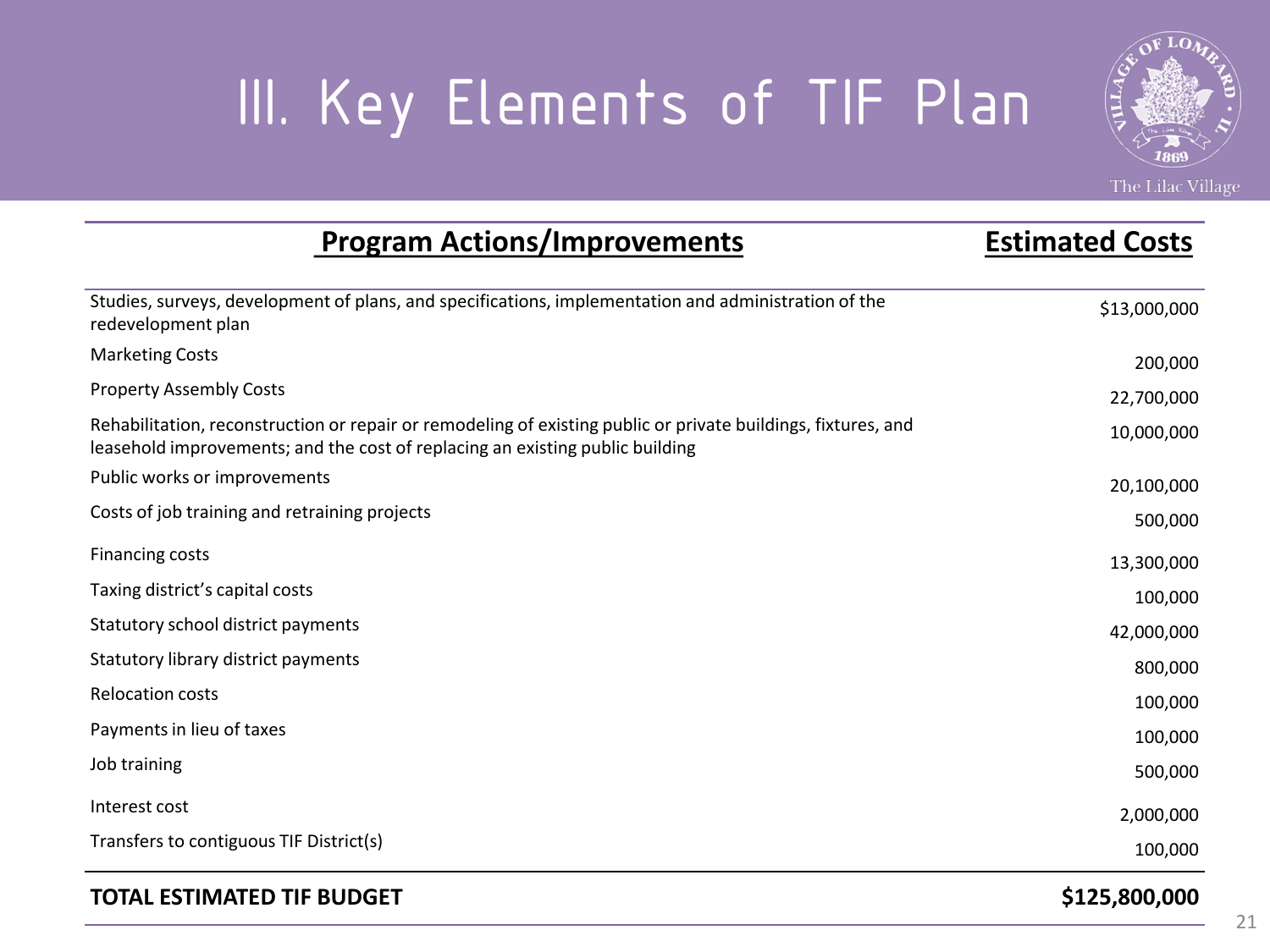### III. Key Elements of TIF Plan



Budget Guidelines

Overall budget cannot be exceeded Budget must be sized to cover gross expenditures, not net expenditure (e.g., gross purchase price of property)

Line-items in budget are flexible

Covers 23 years; difficult to estimate with precision

Budget expenditures subject to:

- Village approvals
- Determination of appropriateness of costs
- Special TIF audit and review <sup>22</sup>